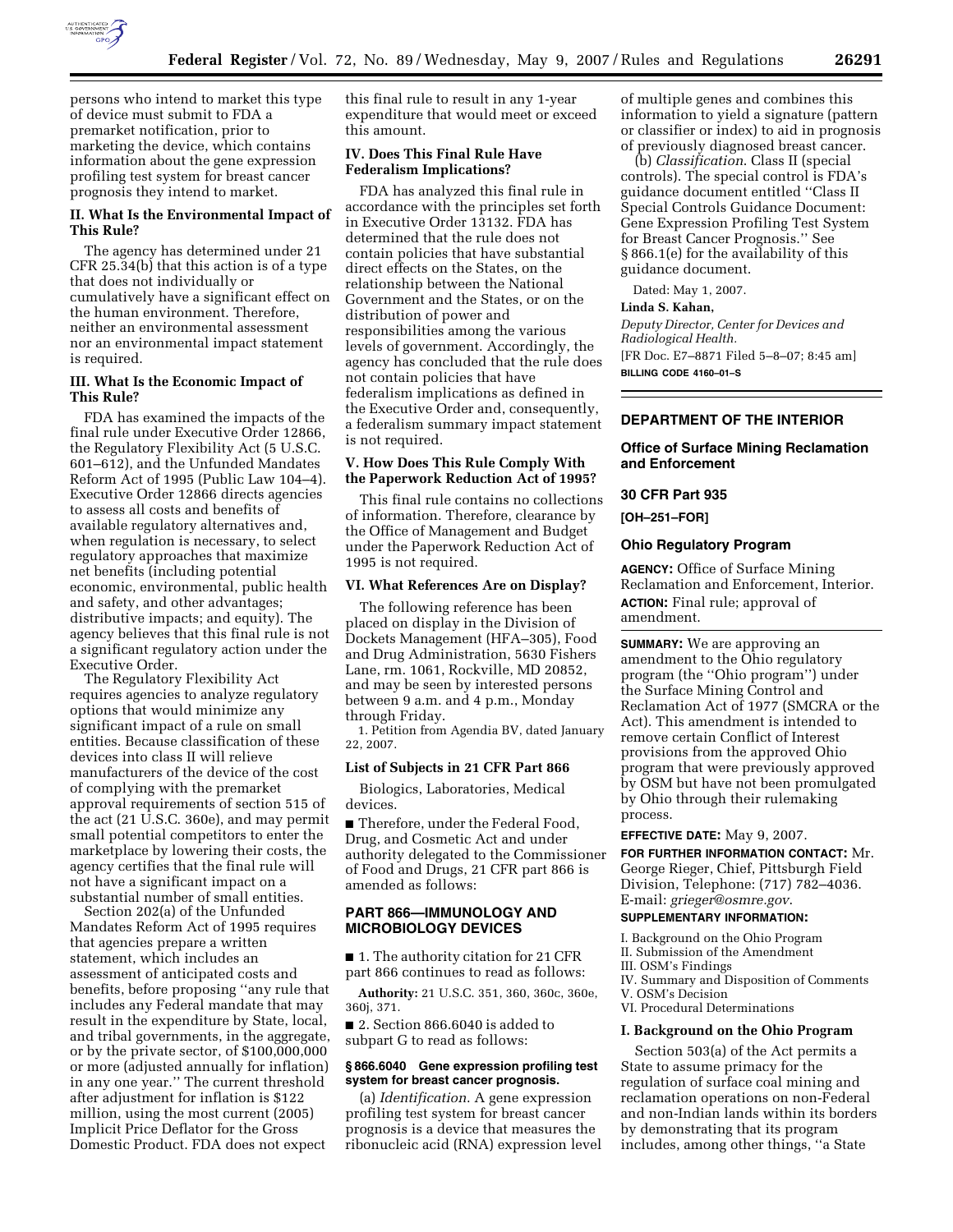law which provides for the regulation of surface coal mining and reclamation operations in accordance with the requirements of the Act \* \* \* and rules and regulations consistent with regulations issued by the Secretary pursuant to the Act.'' See 30 U.S.C. 1253(a)(1) and (7). On the basis of these criteria, the Secretary of the Interior conditionally approved the Ohio program on August 16, 1982. You can find background information on the Ohio program, including the Secretary's findings, the disposition of comments, and conditions of approval of the Ohio program in the August 16, 1982, **Federal Register** (47 FR 34687). You can also find later actions concerning Ohio's program and program amendments at 30 CFR 935.11, 935.15, and 935.16.

#### **II. Submission of the Amendment**

By letter dated August 30, 2006, Ohio sent us a proposed amendment to its program (Administrative Record Number OH–2187–00) under SMCRA (30 U.S.C. 1201 *et seq.*). In its letter, Ohio stated that it has reviewed amendments previously proposed by Ohio in Program Amendment #69. Ohio stated that those amendments of program amendment #69 related to Conflict of Interest have not been promulgated by Ohio and are deemed to be no longer necessary. Therefore, Ohio stated, it would like to withdraw the Conflict of Interest amendments from consideration by OSM.

OSM approved the Conflict of Interest amendments that Ohio proposed in program amendment #69 (including the subsequent revisions) in the **Federal Register** on July 17, 1995 (60 FR 36352). Because we had already published our approval of the Conflict of Interest provisions that Ohio has requested be withdrawn from consideration, we were unable to merely withdraw those provisions. Rather, we sought public comment on whether the removal of the Conflict of Interest provisions that we approved in 1995 would render the approved Ohio program less effective than SMCRA and the Federal regulations.

*Background Information:* Ohio program amendment #69 was originally submitted by Ohio by letter dated September 22, 1994 (Administrative Record Number OH–2059). Revisions to amendment #69 were subsequently submitted by letters dated March 8, 1995, and May 3, 1995 (Administrative Record Numbers OH–2099 and OH– 2115, respectively). We announced receipt of those proposed amendments, and the two revisions, in the October 21, 1994; March 17, 1995; and May 12, 1995; **Federal Register** (59 FR 53122, 60

FR 14401, and 60 FR 25660, respectively). We approved the amendments in the July 17, 1995, **Federal Register** notice.

We announced receipt of Ohio's request that we remove the Conflict of Interest provisions from the approved Ohio program in the October 19, 2006, **Federal Register** ( 71 FR 61695). In the same document, we opened the public comment period and provided an opportunity for a public hearing or meeting on the adequacy of the proposed amendment (Administrative Record Number OH–2187–01). We did not hold a hearing or meeting because no one requested one. The public comment period ended on November 20, 2006. We received no comments.

#### **III. OSM's Findings**

Following are the findings we made concerning the amendment under SMCRA and the Federal regulations at 30 CFR 732.15 and 732.17. We are approving the amendment. Any revisions that we do not specifically discuss below concern nonsubstantive minor wording, editorial, or renumbering of sections changes, and are approved herein without discussion.

# *Restrictions on Financial Interest of Employees. Ohio Administrative Code (OAC) Section 1501:13–1–03*

1. OAC 1501: 13–1–03(D)(2) Definition of ''Employee''

In its September 22, 1994, amendment, Ohio proposed to revise the definition of ''Employee'' at paragraph (D)(2) to provide that members of the Ohio Board (currently ''Council'') on Unreclaimed Strip Mined Lands are included under the definition of ''employee.'' Ohio also proposed to revise this paragraph to provide that, for the purposes of OAC Section 1501:13– 1–03, hearing officers for the Ohio Reclamation Board of Review (currently the Reclamation Commission) shall also be included within the definition of ''employee.'' Ohio also proposed to revise the appeal procedures at paragraphs (L)(1) and (2) to delete separate references to the Reclamation Commission's hearing officers because those hearing officers are to be included under the definition of ''employee'' in this rule. We approved these revisions in our July 17, 1995, notice.

In its August 30, 2006, letter to OSM, Ohio requested that the provisions that OSM approved on July 17, 1995, be withdrawn. Under this request, therefore, neither members of the Council nor hearing officers for the Reclamation Commission would be specifically identified as ''employees''

under the definition of ''employee'' at paragraph (D)(2). To approve these deletions from the Ohio provisions that were approved by OSM, we must determine whether the deletions render the Ohio program less effective than the Federal definition of ''employee'' at 30 CFR 705.5.

The Federal definition of ''employee'' at 30 CFR 705.5 provides as follows:

Employee. Means (a) any person employed by the State Regulatory Authority who performs any function or duty under the Act, and (b) advisory board or commission members and consultants who perform any function or duty under the Act, if they perform decisionmaking functions for the State Regulatory Authority under the authority of State law or regulations. However, members of advisory boards or commissions established in accordance with State law or regulations to represent multiple interests are not considered to be employees. State officials may through State law or regulations expand this definition to meet their program needs.

The Ohio Revised Code (ORC) at section 1513.29 establishes the Council. Under ORC 1513.29, the Council's duties involve gathering information on unreclaimed strip mined lands, studying, and making recommendations concerning eroded land within the State, including land affected by strip mining for which no cash is held in the strip mining reclamation fund. In addition, an Ohio Attorney General's Opinion from 1978 states that the Council ''has the authority as a matter of law to fund reclamation projects on private lands pursuant to Chapter 1513 of the Revised Code \* \* \*.'' (Ohio Op. Atty Gen No. 78–016) That is, members of the Council perform a function or duty under Chapter 1513 of the Ohio Revised Code, and fall within the definition of ''employee'' in OAC 1501: 13–1–03. We find that the existing Ohio definition of ''employee'' which does not specifically identify members of the Council as employees does not render the Ohio program less effective than the Federal definition of ''employee'' at 30 CFR 705.5 and can be approved.

Next, we will consider whether hearing officers for the Reclamation Commission are considered employees under the Federal regulations. The ORC at 1513.05 establishes the Reclamation Commission. That provision also provides that ''The commission shall appoint one or more hearing officers who shall be attorneys at law admitted to practice in this state to conduct hearings under this chapter.'' Therefore, it is clear that hearing officers for the Reclamation Commission are not members of the Reclamation Commission, but are appointed by the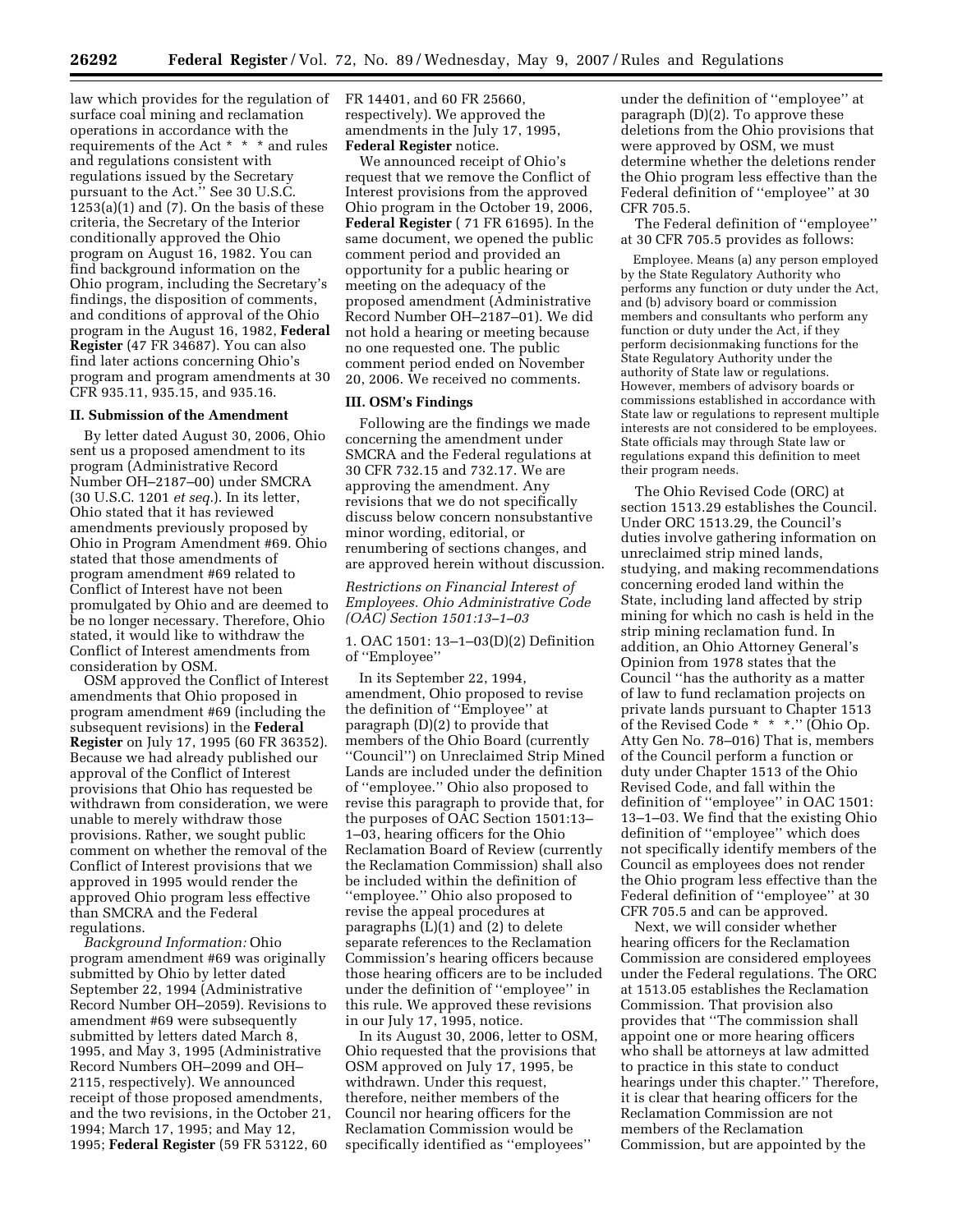Reclamation Commission to conduct hearings. It is our understanding that the hearing officer for the Reclamation Commission is an employee of the Ohio Department of Natural Resources and is considered by that department to be an ''employee'' under the Ohio definition of ''employee'' at OAC 1501: 13–1–03 and is required to file the appropriate conflict of interest forms under OAC 1501: 13–1–03(I). Therefore, we find that the existing Ohio definition of ''employee'' which does not specifically identify hearing officers for the Reclamation Commission as employees does not render the Ohio program less effective than the Federal definition of ''employee'' at 30 CFR 705.5 and can be approved. Our approval is based upon our understanding noted above.

2. OAC 1501: 13–1–03(I)(1) Use of Financial Interest Statement Form by Members of the Ohio Reclamation Commission

In its September 22, 1994, amendment, Ohio proposed to revise paragraph (I)(1) to add that members of the Ohio Reclamation Board of Review (currently Reclamation Commission) shall report all required information concerning employment and financial interests on Form OSM–23. We approved the provisions on July 17, 1995. On August 30, 2006, Ohio requested that its amendments to paragraph (I)(1) that we approved in 1995 be withdrawn. In effect, the phrase ''and members of the Reclamation Board of Review'' (currently the Reclamation Commission) will be deleted from provision concerning what to file at  $OAC 1501: 13 - 1 - 03(1)(1)$ .

The Federal regulations at 30 CFR 705.11(a) provide that employees and members of advisory boards and commissions established in accordance with State laws or regulations to represent multiple interests, who perform a function or duty under SMCRA, must file a statement of employment and financial interests. The Ohio Reclamation Commission is such a multi-interest advisory board and, therefore, must file a statement of employment and financial interests.

The current Ohio provision at OAC 1501: 13–1–03(F)(1), concerning who shall file, provides that members of the Reclamation Commission are required to file a statement of employment and financial interests. Therefore, despite the fact that OAC 1501: 13–1–03(I)(1) concerning what to file does not specifically mention members of the Reclamation Commission, the Commission members are required to file by Ohio's regulations. Therefore, we find that the existing Ohio provision at

OAC 1501: 13–1–03(I)(1), despite the fact that it does not specifically mention members of the Reclamation Commission definition, does not render the Ohio program less effective than the Federal regulations at 30 CFR 705.11(a) and can be approved.

We note that OAC 1501: 13–1–03(I)(1) provides that the report shall be on ''OSM Form 705–1'' as provided by OSM. This form number is not correct. The form that OSM will provide for reporting financial interests is OSM ''Form 23.''

3. OAC 1501: 13–1–03(J)(1) Acceptance of Gifts and Gratuities by Members of the Ohio Reclamation Commission

In its September 22, 1994, amendment, Ohio proposed to revise paragraph (J)(1) to prohibit, with certain exceptions, the solicitation or acceptance of gifts and gratuities by members of the Ohio Reclamation Board of Review (currently Reclamation Commission) from coal companies which are conducting or seeking to conduct regulated activities or which have an interest that may be substantially affected by the performance of the Reclamation Commission members' official duties. We approved the provisions on July 17, 1995.

On August 30, 2006, Ohio requested that its amendments to paragraph (J)(1) that we approved be withdrawn. In effect, the phrase ''and members of the Reclamation Board of Review'' will be deleted from the approved Ohio program at OAC 1501: 13–1–03(J)(1) concerning gifts and gratuities. Despite the fact that the Ohio provision at OAC 1501: 13–1–03(J)(1) does not prohibit members of the Reclamation Commission from soliciting or accepting gifts or any other thing of monetary value, the Ohio program is not rendered less effective than the Federal regulations at 30 CFR 705.18 concerning gifts and gratuities. Without the language that we approved on July 17, 1995, the State rule at OAC 1501: 13–  $1-03$ (J)(1) is substantively identical to the counterpart Federal regulations at 30 CFR 705.18(a) concerning the prohibitions against soliciting or receiving gifts and gratuities. That is, the Federal regulations do not require that members of multi-interest boards such as the Reclamation Commission must comply with the prohibitions against soliciting or receiving gifts and gratuities at 30 CFR 705.18.

The Federal regulations at 30 CFR 705.4(d) do provide, however, that members of multi-interest boards must recuse themselves from proceedings which may affect their direct or indirect

financial interests. The counterpart State provision concerning recusal is OAC 1501: 13–1–03(C). Additionally, the Federal regulations at 30 CFR 705.11(a) provide that members of multi-interest boards must file a statement of employment and financial interests. The counterpart State provision concerning the requirement for members of multi-interest boards to file a statement of employment and financial interests is OAC 1501: 13–1– 03(F)(1). Therefore, we find that the removal of the words ''and members of the Reclamation Board of Review'' from OAC 1501: 13–1–03(J)(1) does not render the Ohio provision less effective than the counterpart Federal regulation at 30 CFR 705.18(a) and can be approved.

4. OAC 1501: 13–1–03(L)(1) Appeal of Remedial Actions

In its September 22, 1994, amendment, Ohio proposed to revise paragraph (L)(1) to add that nothing in OAC Section 1501:13–1–03 modifies any right of appeal that any employee may have under State law of a decision by the Chief of the Division of Natural Resources, on an employee's appeal of remedial action for prohibited financial interests. The State also deleted the words ''and such board's hearing officers'' from the provision. We approved the provisions on July 17, 1995.

On August 30, 2006, Ohio requested that the amendment to paragraph (L)(1) that we approved be withdrawn. The existing State provision at OAC 1501: 13–1–03(L)(1), without the language that the State has requested be removed from the approved program, provides as follows:

(1) Employees other than the chief of the Division of Mineral Resources Management and members of the reclamation commission and such commission's hearing officers may file their appeal in writing with the chief, who will conduct an informal hearing on the merits.

The counterpart Federal regulations at 30 CFR 705.21(a) concerning appeals procedures provide as follows:

(a) Employees other than the Head of the State Regulatory Authority, may file their appeal, in writing, through established procedures within their particular State.

The Federal regulation at 30 CFR 705.21(a) that is quoted above provides that conflict of interest appeal procedures for employees within a State should be governed by established procedures within the State. That is, the Federal conflict of interest provisions provide that the State has the discretion to establish its own appeal procedures.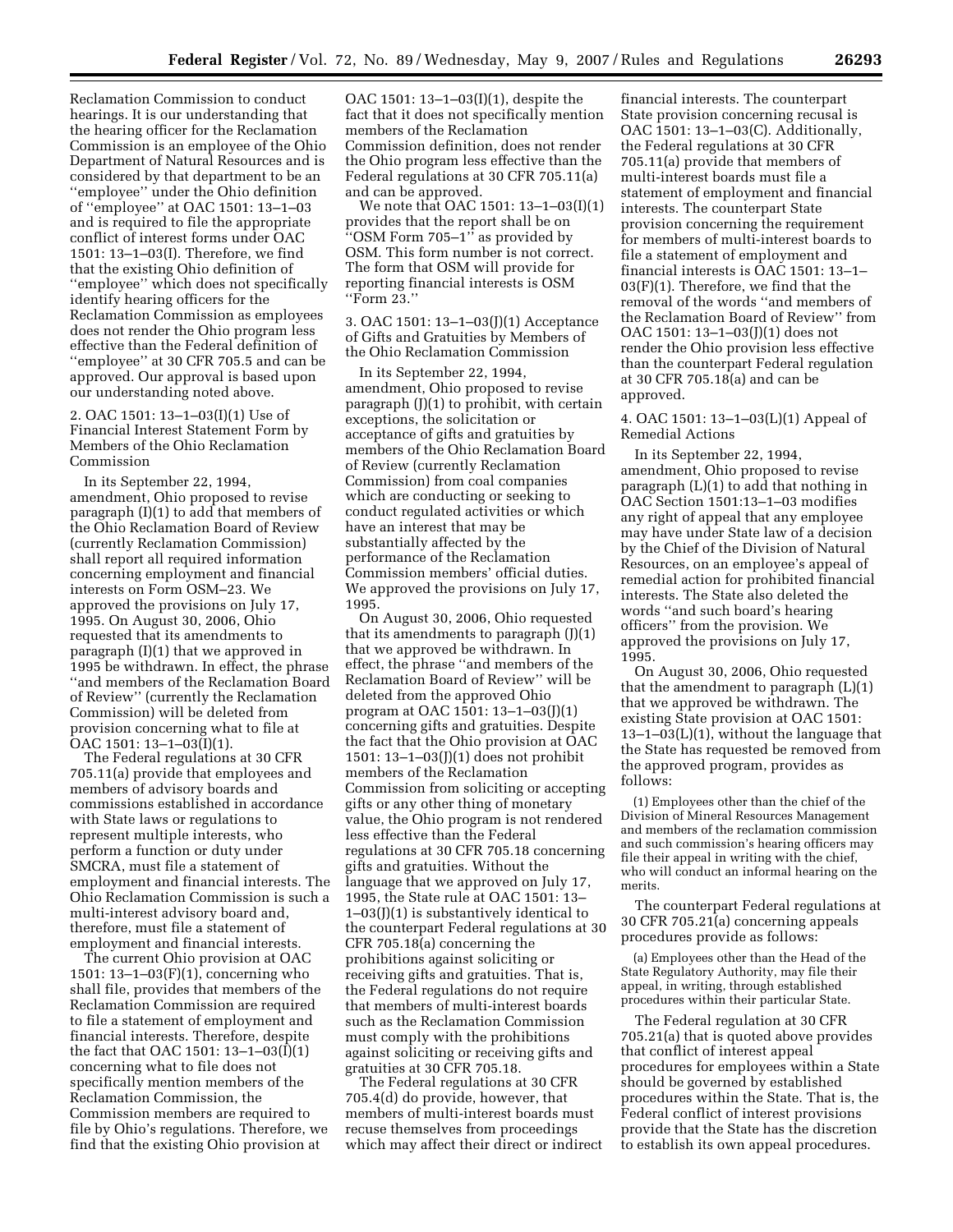Additionally, the Federal regulations at 30 CFR 705.21(a) do not contain a counterpart to the language that Ohio wishes to be deleted from the approved program, which provides that nothing in the rule modifies any right of appeal of the Chief's decision that any employee may have under State law. Therefore, the removal of that language does not render OAC 1501: 13–1–03(L)(1) less effective than the Federal regulations at 30 CFR 705.21(a). Therefore, we find that the existing State provision at OAC 1501: 13–1–03(L)(1) is not inconsistent with the Federal conflict of interest provisions at 30 CFR 705.21 and can be approved.

5. OAC 1501: 13–1–03(L)(2) Appeal of Remedial Actions

In its September 22, 1994, amendment, Ohio proposed to revise paragraph (L)(2) by deleting language so that paragraph (L)(2) provides that only the Chief of the Division of Reclamation (currently the Division of Mineral Resources Management) may appeal a remedial action to the Director of OSM. We approved the proposed deletion of language on July 17, 1995.

On August 30, 2006, Ohio requested that the proposed deletion at paragraph (L)(2) that we approved be withdrawn. As a result, the existing State provision at OAC 1501: 13–1–03(L)(2) provides as follows:

(2) The chief of the Division of Mineral Resources Management and members of the reclamation commission and such commission's hearing officers may file their appeal in writing, with the director of the office of surface mining reclamation and enforcement, who will refer it to the conflict of interest appeals board within the United States Department of the Interior.

Under paragraph (L)(2), therefore, the Chief of the Division of Mineral Resources Management, members of the Reclamation Commission, and the Commission's hearing officers may file their appeals of orders for remedial action under paragraph (K) with OSM.

Under the Federal regulations, appeal procedures for employees are specified at 30 CFR 705.21(a), which provides that employees may file their appeals through established procedures within their respective States. Under the Federal regulations, appeal procedures for the head of the regulatory authority are specified at 30 CFR 705.21(b), which provides that the head of the State regulatory authority may file an appeal with OSM who will refer it to the Conflict of Interest Appeals Board within the Department of the Interior. Insofar as it applies to the Chief of the Division of Mineral Resources Management, who is the head of the

Ohio Regulatory Authority, restored paragraph (L)(2) is substantively identical to, and therefore no less effective than, the Federal regulations at 30 CFR 705.21(b). With respect to Reclamation Commission hearing officers, who are ''employees'' under Ohio's approved program, restored paragraph (L)(2) is no less effective than 30 CFR 705.21(a), which allows States to establish appeal procedures for all employees except for the head of the regulatory authority. For hearing officers, the ''established procedures'' in Ohio will be those applicable to the United States Department of the Interior's Conflict of Interest Appeals Board. Finally, there are no specific Federal provisions concerning appeals of conflict of interest decisions by members of multiple interest boards, such as members of Ohio's Reclamation Commission. However, nothing in SMCRA or the Federal regulations prohibits Ohio from allowing these members to appeal these types of decisions. Therefore, restored paragraph (L)(2) is not inconsistent with SMCRA or the Federal regulations insofar as it applies to members of the Reclamation Commission. For all of these reasons, we are approving restored paragraph (L)(2).

# 6. OAC 1501: 13–1–03(L)(3) Appeal of Remedial Actions

In its September 22, 1994, amendment, Ohio proposed to add new paragraph (L)(3) to provide that members of the Ohio Reclamation Board of Review (currently the Reclamation Commission) may request advisory opinions from the Director of OSM on issues pertaining to an apparent prohibited financial interest. The provision also stated that resolution of conflicts is governed by section 1513.05 and 1513.29 of the Ohio Revised Code. We approved the proposed new language on July 17, 1995.

On August 30, 2006, Ohio requested that the proposed new language at paragraph (L)(3) that we approved be withdrawn. As noted above at Finding 5, the existing Ohio provision at OAC 1501: 13–1–03(L)(2) provides that members of the Reclamation Commission and such Commission's hearing officers may file an appeal in writing, with the Director of OSM. Therefore, the provision that we approved on July 17, 1995, at OAC 1501: 13–1–03(L)(3), which also provides that members of the Commission may request advisory opinions from OSM is not necessary. We find that the removal of paragraph (L)(3) from the approved Ohio program does not render the Ohio program less

effective than the Federal regulations at 30 CFR 705.21 concerning appeal procedures and can be approved. We note that the language at paragraph (L)(3) also provided that resolution of conflicts is governed by section 1513.05 of the Ohio Revised Code. However, the removal of paragraph (L)(3) from the Ohio program does not negate the fact that the provisions at ORC 1513.05 and 1513.29 continue to apply to the Reclamation Commission.

## **IV. Summary and Disposition of Comments**

### *Public Comments*

On October 19, 2006, we published a **Federal Register** notice and asked for public comments of the amendment (Administrative Record Number OH– OH–2187–01). No comments were received.

### *Federal Agency Comments*

Under 30 CFR 732.17(h)(11)(i) and section 503(b) of SMCRA, we requested comments on the amendment from various Federal agencies with an actual or potential interest in the Ohio program (Administrative Record Number OH– 2187–02). No comments were received.

## *Environmental Protection Agency (EPA) Concurrence and Comments*

Under 30 CFR 732.17(h)(11) (ii), we are required to obtain written concurrence from EPA for those provisions of the program amendment that relate to air or water quality standards issued under the authority of the Clean Water Act (33 U.S.C. 1251 et seq.) or the Clean Air Act (42 U.S.C. 7401 et seq.). None of the revisions that Ohio proposed to make in this amendment pertain to air or water quality standards. Therefore, we did not ask EPA to concur on the amendment.

Under 30 CFR 732.17(h)(11)(i), we requested comments on the amendment from EPA (Administrative Record Number OH–2187–02). No EPA comments were received.

## **V. OSM's Decision**

Based on the above findings, we are approving, the program amendment that Ohio sent to us on August 30, 2006.

To implement this decision, we are amending the Federal regulations at 30 CFR part 935, which codify decisions concerning the Ohio program. We find that good cause exists under 5 U.S.C. 553(d)(3) to make this final rule effective immediately. Section 503(a) of SMCRA requires that the State's program demonstrate that the State has the capability of carrying out the provisions of the Act and meeting its purposes. Making this rule effective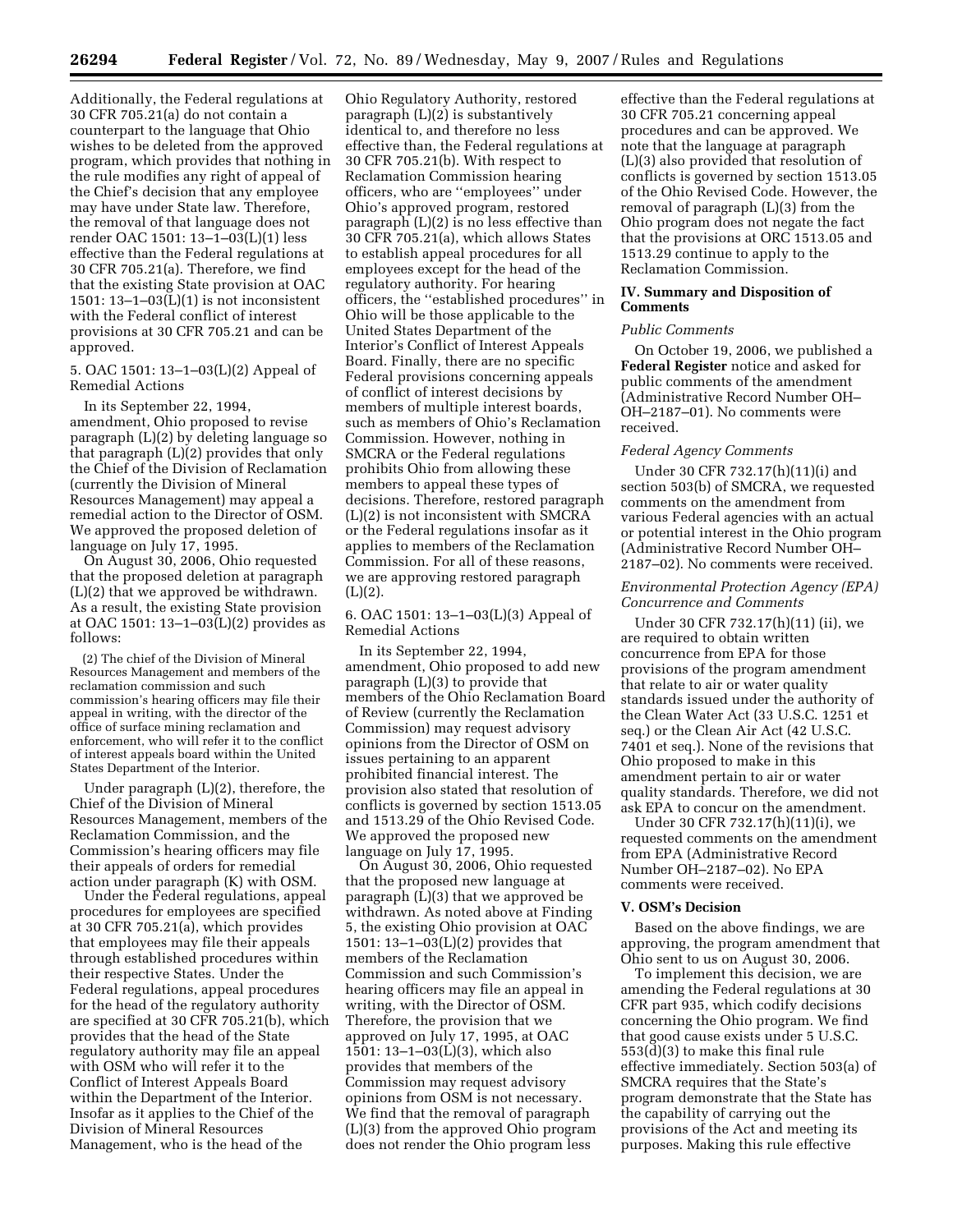immediately will expedite that process. SMCRA requires consistency of State and Federal standards.

### **VI. Procedural Determinations**

### *Executive Order 12630—Takings*

This rule does not have takings implications. This determination is based on the analysis performed for the counterpart Federal regulations.

## *Executive Order 12866—Regulatory Planning and Review*

This rule is exempted from review by the Office of Management and Budget (OMB) under Executive Order 12866.

# *Executive Order 12988—Civil Justice Reform*

The Department of the Interior has conducted the reviews required by section 3 of Executive Order 12988 and has determined that, to the extent allowable by law, this rule meets the applicable standards of subsections (a) and (b) of that section. However, these standards are not applicable to the actual language of State regulatory programs and program amendments since each such program is drafted and promulgated by a specific State, not by OSM. Under sections 503 and 505 of SMCRA (30 U.S.C. 1253 and 1255) and the Federal regulations at 30 CFR 730.11, 732.15, and 732.17(h)(10), decisions on proposed State regulatory programs and program amendments submitted by the States must be based solely on a determination of whether the submittal is consistent with SMCRA and its implementing Federal regulations and whether the other requirements of 30 CFR parts 730, 731, and 732 have been met.

# *Executive Order 13132—Federalism*

This rule does not have Federalism implications. SMCRA delineates the roles of the Federal and State governments with regard to the regulation of surface coal mining and reclamation operations. One of the purposes of SMCRA is to ''establish a nationwide program to protect society and the environment from the adverse effects of surface coal mining operations.'' Section 503(a)(1) of SMCRA requires that State laws regulating surface coal mining and reclamation operations be ''in accordance with'' the requirements of SMCRA. Section 503(a)(7) requires that State programs contain rules and regulations ''consistent with'' regulations issued by the Secretary pursuant to SMCRA.

# *Executive Order 13175—Consultation and Coordination With Indian Tribal Governments*

In accordance with Executive Order 13175, we have evaluated the potential effects of this rule on Federallyrecognized Indian tribes and have determined that the rule does not have substantial direct effects on one or more Indian tribes, on the relationship between the Federal Government and Indian tribes, or on the distribution of power and responsibilities between the Federal Government and Indian Tribes. The basis for this determination is that our decision is on a State regulatory program and does not involve a Federal program involving Indian lands.

## *Executive Order 13211—Regulations That Significantly Affect the Supply, Distribution, or Use of Energy*

On May 18, 2001, the President issued Executive Order 13211 which requires agencies to prepare a Statement of Energy Effects for a rule that is (1) considered significant under Executive Order 12866, and (2) likely to have a significant adverse effect on the supply, distribution, or use of energy. Because this rule is exempt from review under Executive Order 12866 and is not expected to have a significant adverse effect on the supply, distribution, or use of energy, a Statement of Energy Effects is not required.

# *National Environmental Policy Act*

Section 702(d) of SMCRA (30 U.S.C. 1292(d)) provides that a decision on a proposed State regulatory program provision does not constitute a major Federal action within the meaning of section 102(2)(C) of the National Environmental Policy Act (42 U.S.C. 4332(2)(C)). A determination has been made that such decisions are categorically excluded from the NEPA process (516 DM 8.4.A).

## *Paperwork Reduction Act*

This rule does not contain information collection requirements that require approval by OMB under the Paperwork Reduction Act (44 U.S.C. 3507 *et seq.*).

### *Regulatory Flexibility Act*

The Department of the Interior has determined that this rule will not have a significant economic impact on a substantial number of small entities under the Regulatory Flexibility Act (5 U.S.C. 601 *et seq.*). The State submittal that is the subject of this rule is based upon counterpart Federal regulations for which an economic analysis was prepared and certification made that such regulations would not have a

significant economic effect upon a substantial number of small entities. Accordingly, this rule will ensure that existing requirements previously promulgated by OSM will be implemented by the State. In making the determination as to whether this rule would have a significant economic impact, the Department relied upon the data and assumptions for the counterpart Federal regulations.

## *Small Business Regulatory Enforcement Fairness Act*

This rule is not a major rule under 5 U.S.C. 804(2), the Small Business Regulatory Enforcement Fairness Act. This rule: (a) Does not have an annual effect on the economy of \$100 million; (b) Will not cause a major increase in costs or prices for consumers, individual industries, geographic regions, or Federal, State or local governmental agencies; and (c) Does not have significant adverse effects on competition, employment, investment, productivity, innovation, or the ability of U.S.-based enterprises to compete with foreign-based enterprises. This determination is based upon the fact that the State submittal, which is the subject of this rule, is based upon counterpart Federal regulations for which an analysis was prepared and a determination made that the Federal regulation was not considered a major rule.

#### *Unfunded Mandates*

This rule will not impose a cost of \$100 million or more in any given year on any governmental entity or the private sector.

### **List of Subjects in 30 CFR Part 935**

Intergovernmental relations, Surface mining, Underground mining.

Dated: March 15, 2007.

### **H. Vann Weaver,**

*Acting Regional Director, Appalachian Region.* 

■ For the reasons set out in the preamble, 30 CFR part 935 is amended as set forth below:

### **PART 935—OHIO**

■ 1. The authority citation for part 935 continues to read as follows:

**Authority:** 30 U.S.C. 1201 *et seq.* 

■ 2. Section 935.15 is amended by adding a new entry to the table in chronological order by ''Date of final publication'' to read as follows:

# **§ 935.15 Approval of Ohio regulatory program amendments.**

\* \* \* \* \*